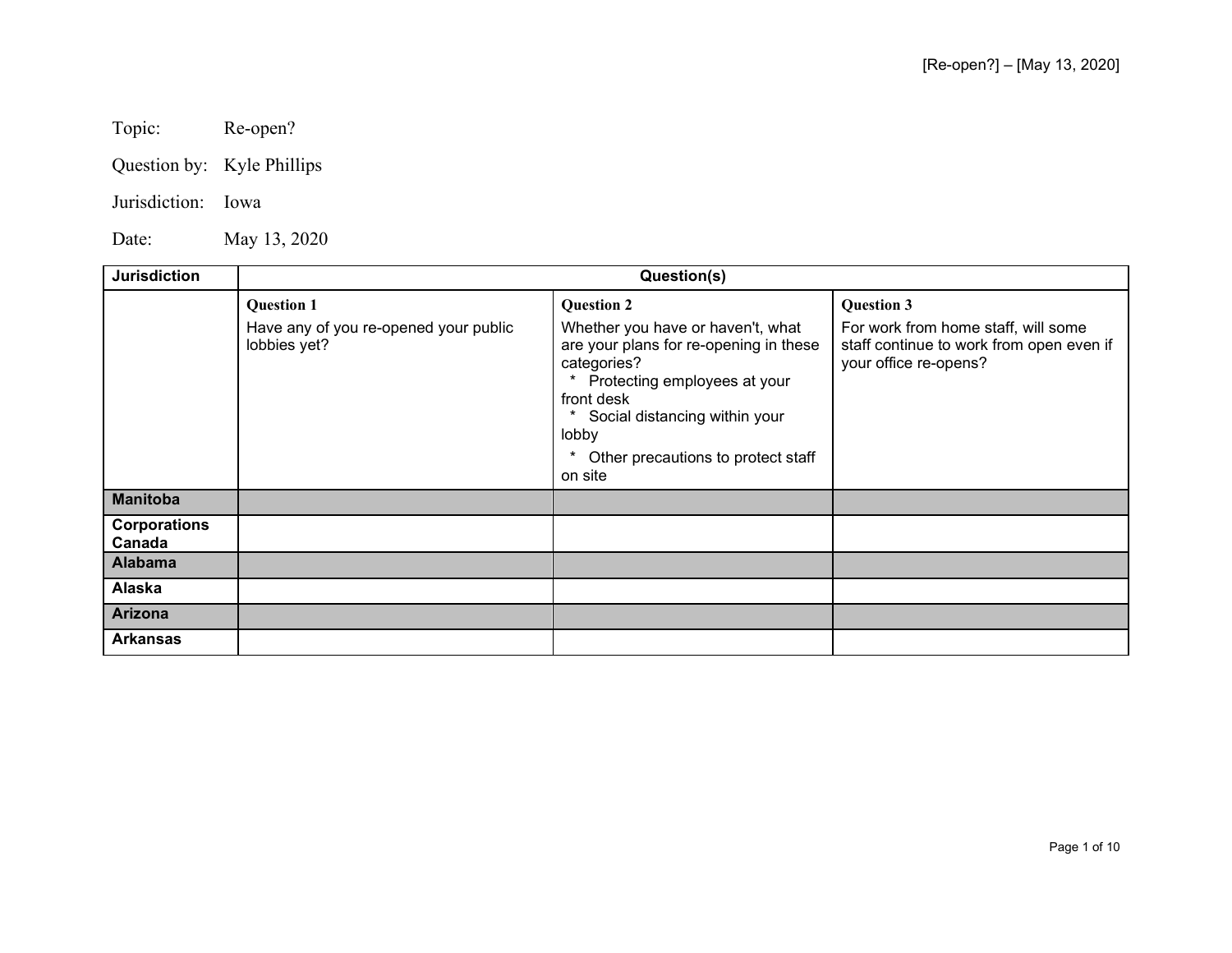| <b>Jurisdiction</b>            | Question(s)                                                                                                                                                                                                                                                                                                                                                |                                                                                                                                                                                                                                                                                                                                                                                                                                                                                                                                                              |                                                                                                                                                                                                                                    |
|--------------------------------|------------------------------------------------------------------------------------------------------------------------------------------------------------------------------------------------------------------------------------------------------------------------------------------------------------------------------------------------------------|--------------------------------------------------------------------------------------------------------------------------------------------------------------------------------------------------------------------------------------------------------------------------------------------------------------------------------------------------------------------------------------------------------------------------------------------------------------------------------------------------------------------------------------------------------------|------------------------------------------------------------------------------------------------------------------------------------------------------------------------------------------------------------------------------------|
|                                | <b>Question 1</b><br>Have any of you re-opened your public<br>lobbies yet?                                                                                                                                                                                                                                                                                 | <b>Ouestion 2</b><br>Whether you have or haven't, what<br>are your plans for re-opening in these<br>categories?<br>Protecting employees at your<br>front desk<br>Social distancing within your<br>lobby<br>$\star$<br>Other precautions to protect staff<br>on site                                                                                                                                                                                                                                                                                          | <b>Ouestion 3</b><br>For work from home staff, will some<br>staff continue to work from open even if<br>your office re-opens?                                                                                                      |
| <b>California</b>              | California SOS has not opened up our<br>counters in Sacramento but have<br>continued to have locked drop boxes in our<br>first floor lobby. Our Los Angeles office<br>remained open but reduced hours and<br>limited the number of people at the counter<br>to 2 at a time. We also installed a<br>protective barrier of plexi-glass to limit<br>exposure. | We are in the process of installing a<br>protective barrier of plexi-<br>glass/sneeze guard to limit exposure<br>between the employees and<br>customers in our Sacramento office.<br>We likely will not open the counters<br>until this is completed. Caveat: this is<br>very fluid and could change.<br>In the first floor lobby, we have added<br>stanchions, signage and tape to the<br>floor to help with people flow through<br>the lobby. Also may require people<br>entering the building to wear face<br>covering and maintain social<br>distancing. | We have some staff teleworking and are<br>trying to social distance staff as much<br>as possible. We have staff alternating<br>between telework and working in the<br>office to split the staff to help with social<br>distancing. |
| Colorado                       |                                                                                                                                                                                                                                                                                                                                                            |                                                                                                                                                                                                                                                                                                                                                                                                                                                                                                                                                              |                                                                                                                                                                                                                                    |
| <b>Connecticut</b>             |                                                                                                                                                                                                                                                                                                                                                            |                                                                                                                                                                                                                                                                                                                                                                                                                                                                                                                                                              |                                                                                                                                                                                                                                    |
| <b>Delaware</b>                |                                                                                                                                                                                                                                                                                                                                                            |                                                                                                                                                                                                                                                                                                                                                                                                                                                                                                                                                              |                                                                                                                                                                                                                                    |
| <b>District of</b><br>Columbia |                                                                                                                                                                                                                                                                                                                                                            |                                                                                                                                                                                                                                                                                                                                                                                                                                                                                                                                                              |                                                                                                                                                                                                                                    |
| <b>Florida</b>                 |                                                                                                                                                                                                                                                                                                                                                            |                                                                                                                                                                                                                                                                                                                                                                                                                                                                                                                                                              |                                                                                                                                                                                                                                    |
| Georgia                        |                                                                                                                                                                                                                                                                                                                                                            |                                                                                                                                                                                                                                                                                                                                                                                                                                                                                                                                                              |                                                                                                                                                                                                                                    |
| <b>Hawaii</b>                  |                                                                                                                                                                                                                                                                                                                                                            |                                                                                                                                                                                                                                                                                                                                                                                                                                                                                                                                                              |                                                                                                                                                                                                                                    |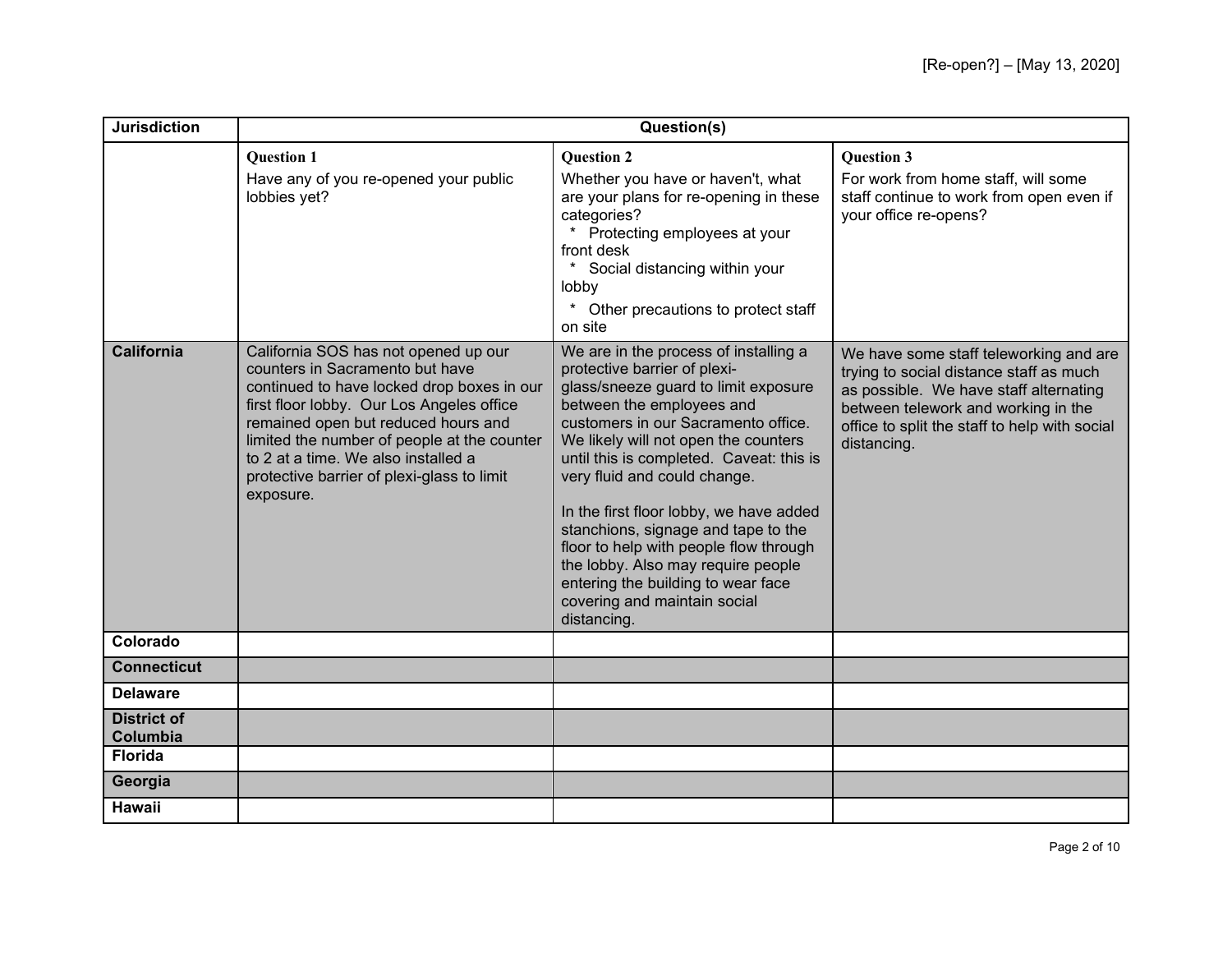| <b>Jurisdiction</b> | Question(s)                                                                                                                                                                                                                                                                                                                                                                                                                                                                 |                                                                                                                                                                                                                                                                                                                                                                                                                                                                                                                                                                                                                                   |                                                                                                                                                                                                                                                                     |
|---------------------|-----------------------------------------------------------------------------------------------------------------------------------------------------------------------------------------------------------------------------------------------------------------------------------------------------------------------------------------------------------------------------------------------------------------------------------------------------------------------------|-----------------------------------------------------------------------------------------------------------------------------------------------------------------------------------------------------------------------------------------------------------------------------------------------------------------------------------------------------------------------------------------------------------------------------------------------------------------------------------------------------------------------------------------------------------------------------------------------------------------------------------|---------------------------------------------------------------------------------------------------------------------------------------------------------------------------------------------------------------------------------------------------------------------|
|                     | <b>Ouestion 1</b><br>Have any of you re-opened your public<br>lobbies yet?                                                                                                                                                                                                                                                                                                                                                                                                  | <b>Question 2</b><br>Whether you have or haven't, what<br>are your plans for re-opening in these<br>categories?<br>Protecting employees at your<br>front desk<br>Social distancing within your<br>lobby<br>$^\star$<br>Other precautions to protect staff<br>on site                                                                                                                                                                                                                                                                                                                                                              | <b>Ouestion 3</b><br>For work from home staff, will some<br>staff continue to work from open even if<br>your office re-opens?                                                                                                                                       |
| Idaho               |                                                                                                                                                                                                                                                                                                                                                                                                                                                                             |                                                                                                                                                                                                                                                                                                                                                                                                                                                                                                                                                                                                                                   |                                                                                                                                                                                                                                                                     |
| <b>Illinois</b>     |                                                                                                                                                                                                                                                                                                                                                                                                                                                                             |                                                                                                                                                                                                                                                                                                                                                                                                                                                                                                                                                                                                                                   |                                                                                                                                                                                                                                                                     |
| Indiana             |                                                                                                                                                                                                                                                                                                                                                                                                                                                                             |                                                                                                                                                                                                                                                                                                                                                                                                                                                                                                                                                                                                                                   |                                                                                                                                                                                                                                                                     |
| lowa                |                                                                                                                                                                                                                                                                                                                                                                                                                                                                             |                                                                                                                                                                                                                                                                                                                                                                                                                                                                                                                                                                                                                                   |                                                                                                                                                                                                                                                                     |
| <b>Kansas</b>       |                                                                                                                                                                                                                                                                                                                                                                                                                                                                             |                                                                                                                                                                                                                                                                                                                                                                                                                                                                                                                                                                                                                                   |                                                                                                                                                                                                                                                                     |
| Kentucky            |                                                                                                                                                                                                                                                                                                                                                                                                                                                                             |                                                                                                                                                                                                                                                                                                                                                                                                                                                                                                                                                                                                                                   |                                                                                                                                                                                                                                                                     |
| Louisiana           | Louisiana SOS will open our customer<br>service area with some restrictions,<br>beginning May 20th. This will be done on<br>an appointment only schedule. We will limit<br>it to 4 customers in 30 minute time<br>increments. We will rearrange our lobby to<br>add the required social distancing between<br>kiosks, by removing charis/seating and<br>cutting down on the number of computer<br>screens. Pens will be at one time use for<br>customers to take with them. | We already had plexiglass in place<br>prior to the quarantine; masks will be<br>required for our staff and customers.<br>We also have face shields for our<br>front desk staff. We will not go into the<br>lobby area to assist the customer,<br>they will need to operate the<br>computer kiosks themselves, we will<br>assist as we can from the customer<br>service desk. We will wipe down the<br>lobby after that group of 4 leaves and<br>before the next set of appointments<br>enter.<br>If customers trying to file through our<br>online system become a hardship, we<br>will allow paper under these<br>circumstances. | Our office staff is still primarily operating<br>remotely, but we will add in document<br>filers as needed once the system gets<br>running. Once our Governor's Phase 2<br>plan is made known (@ June 1st), we<br>will tweak the system and staff as we<br>need to. |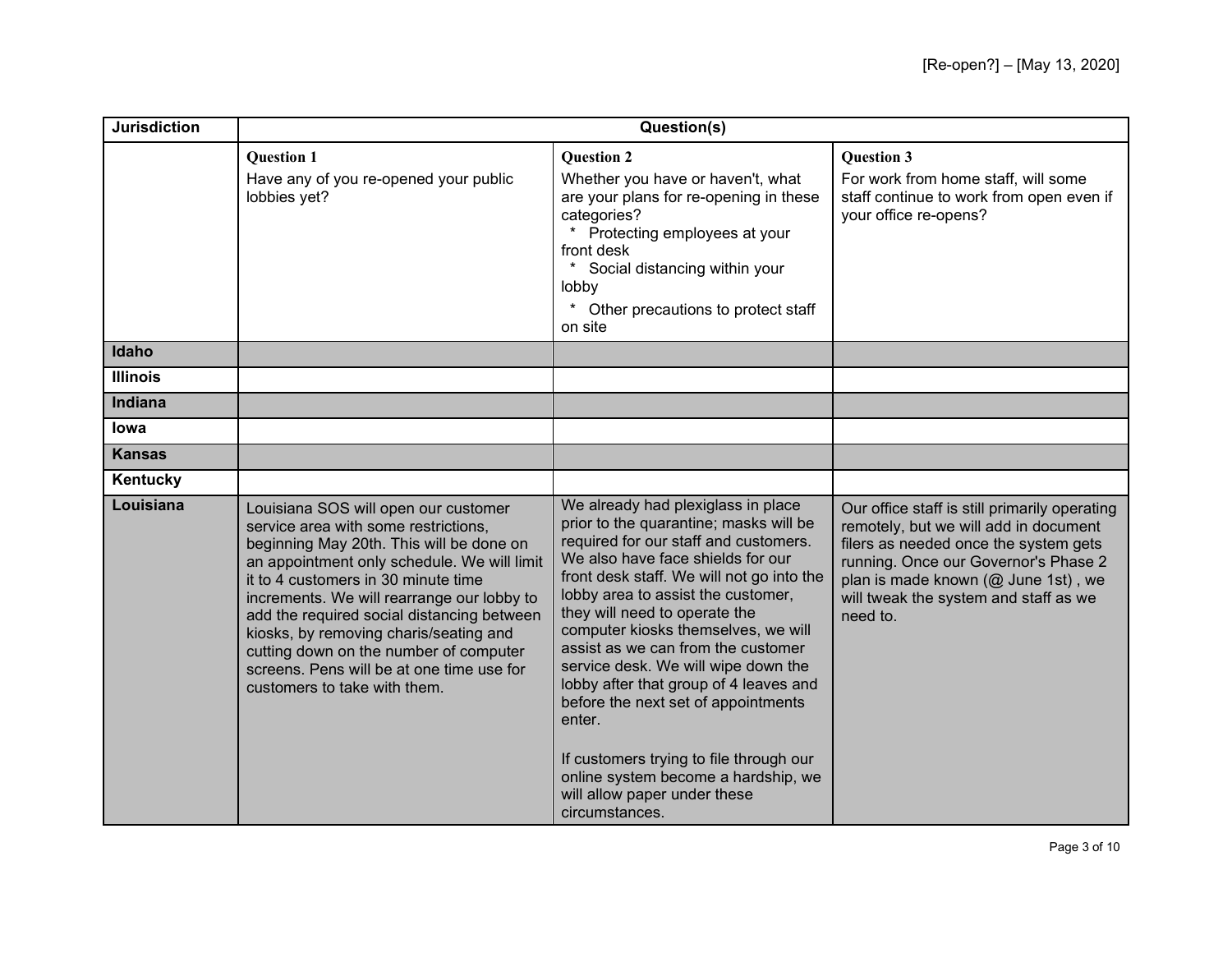| <b>Jurisdiction</b>  | Question(s)                                                                                                                                                                                                                                        |                                                                                                                                                                                                                                                                                                                                                                                                                                                                                                                                                   |                                                                                                                                                                                                           |
|----------------------|----------------------------------------------------------------------------------------------------------------------------------------------------------------------------------------------------------------------------------------------------|---------------------------------------------------------------------------------------------------------------------------------------------------------------------------------------------------------------------------------------------------------------------------------------------------------------------------------------------------------------------------------------------------------------------------------------------------------------------------------------------------------------------------------------------------|-----------------------------------------------------------------------------------------------------------------------------------------------------------------------------------------------------------|
|                      | <b>Question 1</b><br>Have any of you re-opened your public<br>lobbies yet?                                                                                                                                                                         | <b>Question 2</b><br>Whether you have or haven't, what<br>are your plans for re-opening in these<br>categories?<br>Protecting employees at your<br>front desk<br>$\star$<br>Social distancing within your<br>lobby<br>$^\star$<br>Other precautions to protect staff<br>on site                                                                                                                                                                                                                                                                   | <b>Question 3</b><br>For work from home staff, will some<br>staff continue to work from open even if<br>your office re-opens?                                                                             |
| <b>Maine</b>         |                                                                                                                                                                                                                                                    |                                                                                                                                                                                                                                                                                                                                                                                                                                                                                                                                                   |                                                                                                                                                                                                           |
| <b>Maryland</b>      | State offices have not yet reopened and<br>we don't have an expected state to do so,<br>but we're moving in that direction. For our<br>agency, to be honest as most transactions<br>can be completed online we aren't in a<br>huge rush to reopen. | We are working with a vendor to<br>renovate our public area, which will<br>include greater separation between<br>stations and sneeze guards. Although<br>this didn't exist pre-COVID, we are<br>also going to an appointments-only<br>system once we are open to the<br>public. This will allow us to limit the<br>number of people in the room at any<br>given time, as well as some other<br>benefits. We aren't sure whether this<br>will be temporary or permanent. Hand<br>sanitizer, wipes, and masks will most<br>likely be a requirement. | Although this also didn't exist pre-<br>COVID we are planning on allowing<br>teleworking for all staff who show they<br>are capable of doing so one or two days<br>a week, but not on Mondays or Fridays. |
| <b>Massachusetts</b> |                                                                                                                                                                                                                                                    |                                                                                                                                                                                                                                                                                                                                                                                                                                                                                                                                                   |                                                                                                                                                                                                           |
| <b>Michigan</b>      |                                                                                                                                                                                                                                                    |                                                                                                                                                                                                                                                                                                                                                                                                                                                                                                                                                   |                                                                                                                                                                                                           |
| <b>Minnesota</b>     |                                                                                                                                                                                                                                                    |                                                                                                                                                                                                                                                                                                                                                                                                                                                                                                                                                   |                                                                                                                                                                                                           |
| <b>Mississippi</b>   |                                                                                                                                                                                                                                                    |                                                                                                                                                                                                                                                                                                                                                                                                                                                                                                                                                   |                                                                                                                                                                                                           |
| <b>Missouri</b>      |                                                                                                                                                                                                                                                    |                                                                                                                                                                                                                                                                                                                                                                                                                                                                                                                                                   |                                                                                                                                                                                                           |
| <b>Montana</b>       |                                                                                                                                                                                                                                                    |                                                                                                                                                                                                                                                                                                                                                                                                                                                                                                                                                   |                                                                                                                                                                                                           |
| <b>Nebraska</b>      |                                                                                                                                                                                                                                                    |                                                                                                                                                                                                                                                                                                                                                                                                                                                                                                                                                   |                                                                                                                                                                                                           |
| <b>Nevada</b>        |                                                                                                                                                                                                                                                    |                                                                                                                                                                                                                                                                                                                                                                                                                                                                                                                                                   |                                                                                                                                                                                                           |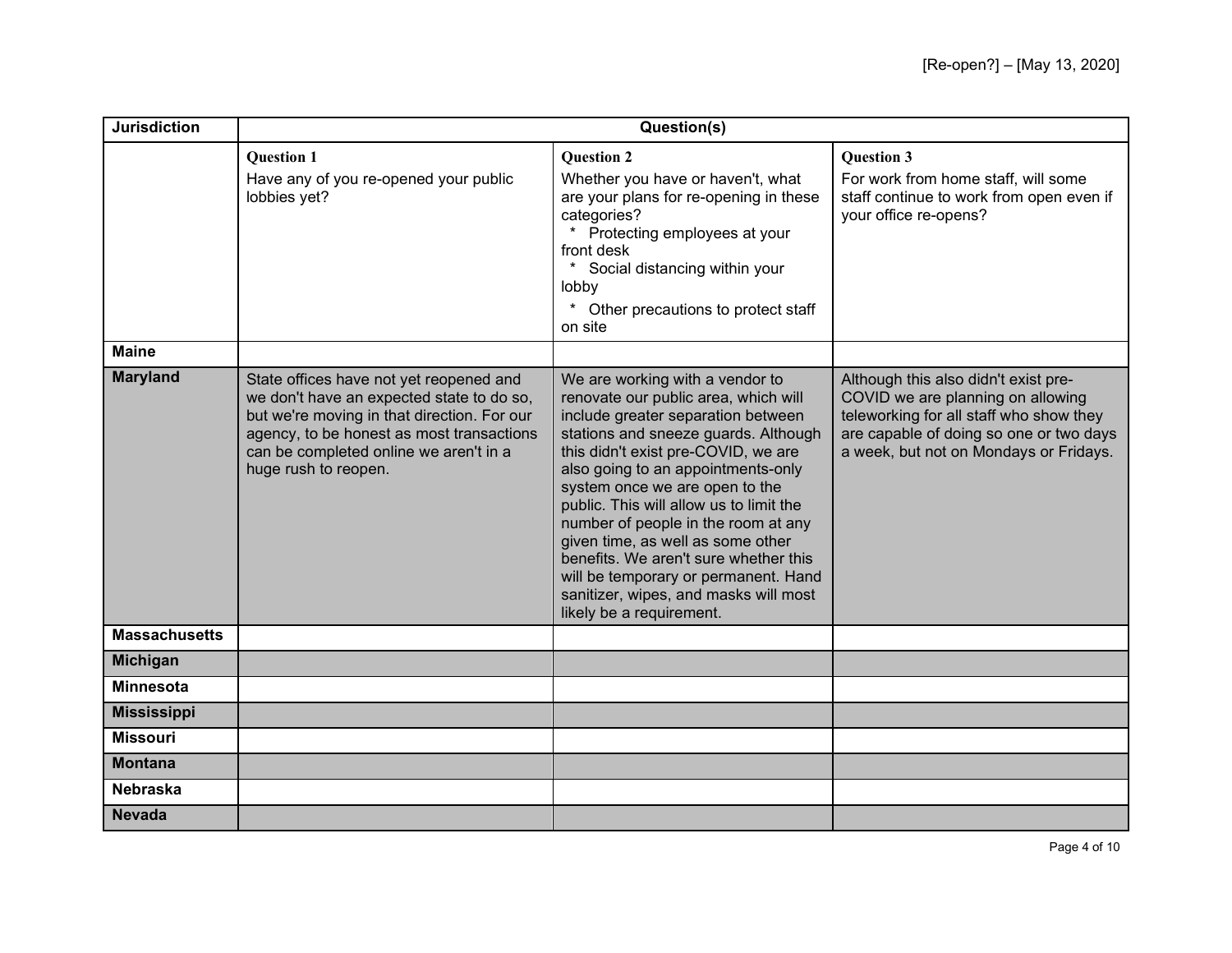| <b>Jurisdiction</b>  | Question(s)                                                                                                                                                                                                                                                   |                                                                                                                                                                                                                                                                                                                                                                                                                                                                                                                                                                                                                                                                                                                                                                                                                                                                                                                                                                       |                                                                                                                                                                                                                                                                                                                                                                                                    |
|----------------------|---------------------------------------------------------------------------------------------------------------------------------------------------------------------------------------------------------------------------------------------------------------|-----------------------------------------------------------------------------------------------------------------------------------------------------------------------------------------------------------------------------------------------------------------------------------------------------------------------------------------------------------------------------------------------------------------------------------------------------------------------------------------------------------------------------------------------------------------------------------------------------------------------------------------------------------------------------------------------------------------------------------------------------------------------------------------------------------------------------------------------------------------------------------------------------------------------------------------------------------------------|----------------------------------------------------------------------------------------------------------------------------------------------------------------------------------------------------------------------------------------------------------------------------------------------------------------------------------------------------------------------------------------------------|
|                      | <b>Question 1</b><br>Have any of you re-opened your public<br>lobbies yet?                                                                                                                                                                                    | <b>Question 2</b><br>Whether you have or haven't, what<br>are your plans for re-opening in these<br>categories?<br>Protecting employees at your<br>front desk<br>Social distancing within your<br>lobby<br>Other precautions to protect staff<br>on site                                                                                                                                                                                                                                                                                                                                                                                                                                                                                                                                                                                                                                                                                                              | <b>Question 3</b><br>For work from home staff, will some<br>staff continue to work from open even if<br>your office re-opens?                                                                                                                                                                                                                                                                      |
| <b>New Hampshire</b> | Our Customer Service Lobby remains<br>closed as our building on the State House<br>Complex also remains closed to the public.<br>No date to reopen has been set, but like<br>others, we are making preparations and<br>plans to be ready when the time comes. | So far, we have Plexiglas shields<br>ordered for our customer service<br>windows. We also intend to install<br>pen dispensers with pens for "one-<br>use" or "take it with you " for<br>customers. To make social<br>distancing possible in our small lobby,<br>we will likely add floor markers and<br>remove most of the chairs and tables.<br>A limit of 3 persons in the service<br>lobby at any one time will be my<br>recommendation. We are also<br>looking at the possibility of adding<br>contactless payment methods such<br>as Apple Pay or Google Pay for use<br>by walk-in customers. I am also<br>researching virtual queueing and<br>appointment systems that could help<br>us manage walk-in traffic and<br>potentially allow customers to wait<br>outside or in their car until they are<br>ready to be served by a team<br>member. If any of you have info on<br>systems you may have considered or<br>purchased, I would greatly appreciate<br>it. | Currently, of our 17 FTEs, 4 are<br>teleworking fulltime. We have moved a<br>few staff here to promote social<br>distancing within the office. Masks are<br>provided to staff but currently use is only<br>recommended. Teleworkers will likely<br>return to the office when the Governor's<br>Stay-at-Home Order expires (now<br>5/31/2020) or when he allows state<br>buildings to reopen (TBD). |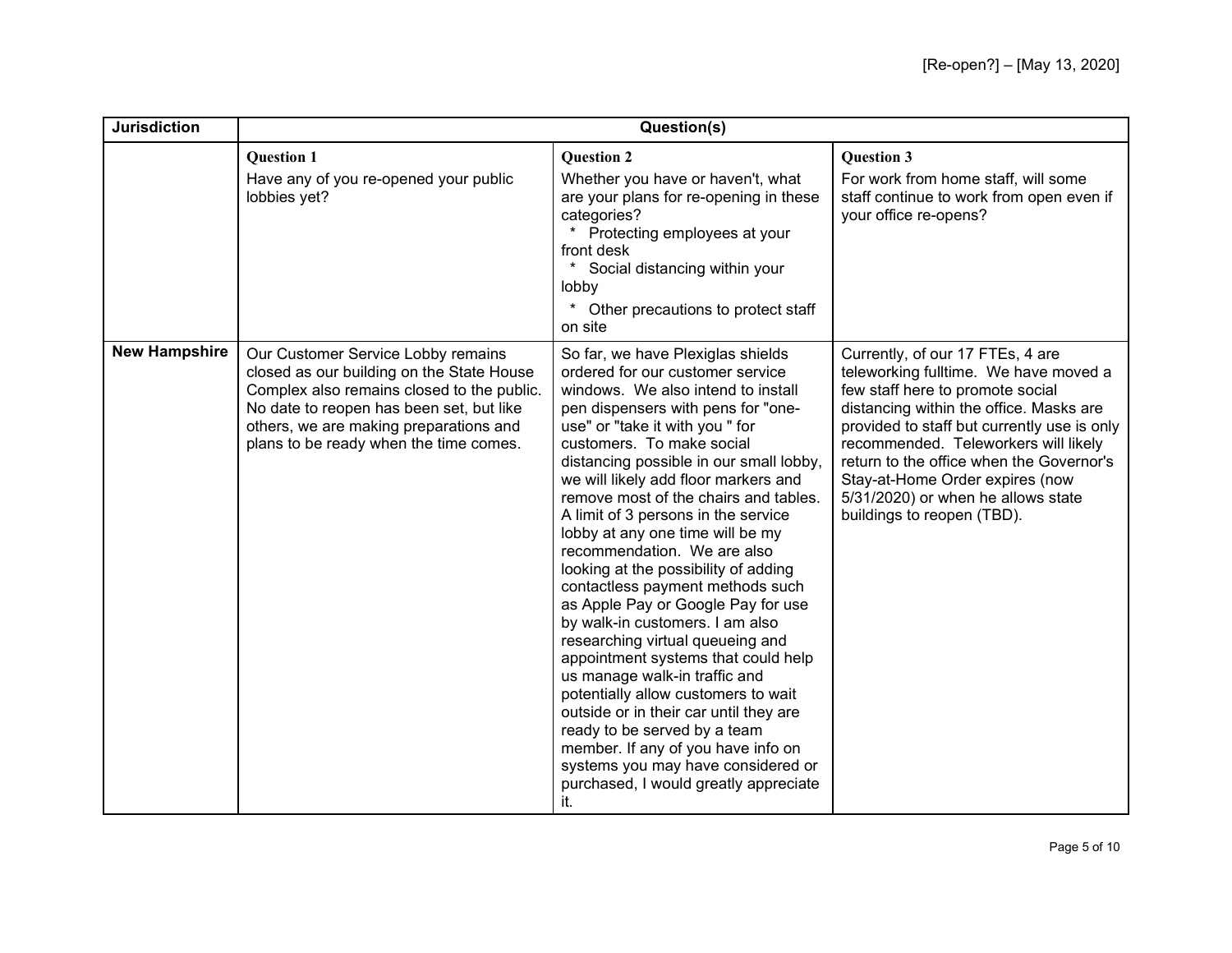| <b>Jurisdiction</b>   | Question(s)                                                                |                                                                                                                                                                                                                                                                         |                                                                                                                               |
|-----------------------|----------------------------------------------------------------------------|-------------------------------------------------------------------------------------------------------------------------------------------------------------------------------------------------------------------------------------------------------------------------|-------------------------------------------------------------------------------------------------------------------------------|
|                       | <b>Question 1</b><br>Have any of you re-opened your public<br>lobbies yet? | <b>Question 2</b><br>Whether you have or haven't, what<br>are your plans for re-opening in these<br>categories?<br>Protecting employees at your<br>front desk<br>Social distancing within your<br>$\ast$<br>lobby<br>*<br>Other precautions to protect staff<br>on site | <b>Question 3</b><br>For work from home staff, will some<br>staff continue to work from open even if<br>your office re-opens? |
| <b>New Jersey</b>     |                                                                            |                                                                                                                                                                                                                                                                         |                                                                                                                               |
| <b>New Mexico</b>     |                                                                            |                                                                                                                                                                                                                                                                         |                                                                                                                               |
| <b>New York</b>       |                                                                            |                                                                                                                                                                                                                                                                         |                                                                                                                               |
| <b>North Carolina</b> |                                                                            |                                                                                                                                                                                                                                                                         |                                                                                                                               |
| <b>North Dakota</b>   |                                                                            |                                                                                                                                                                                                                                                                         |                                                                                                                               |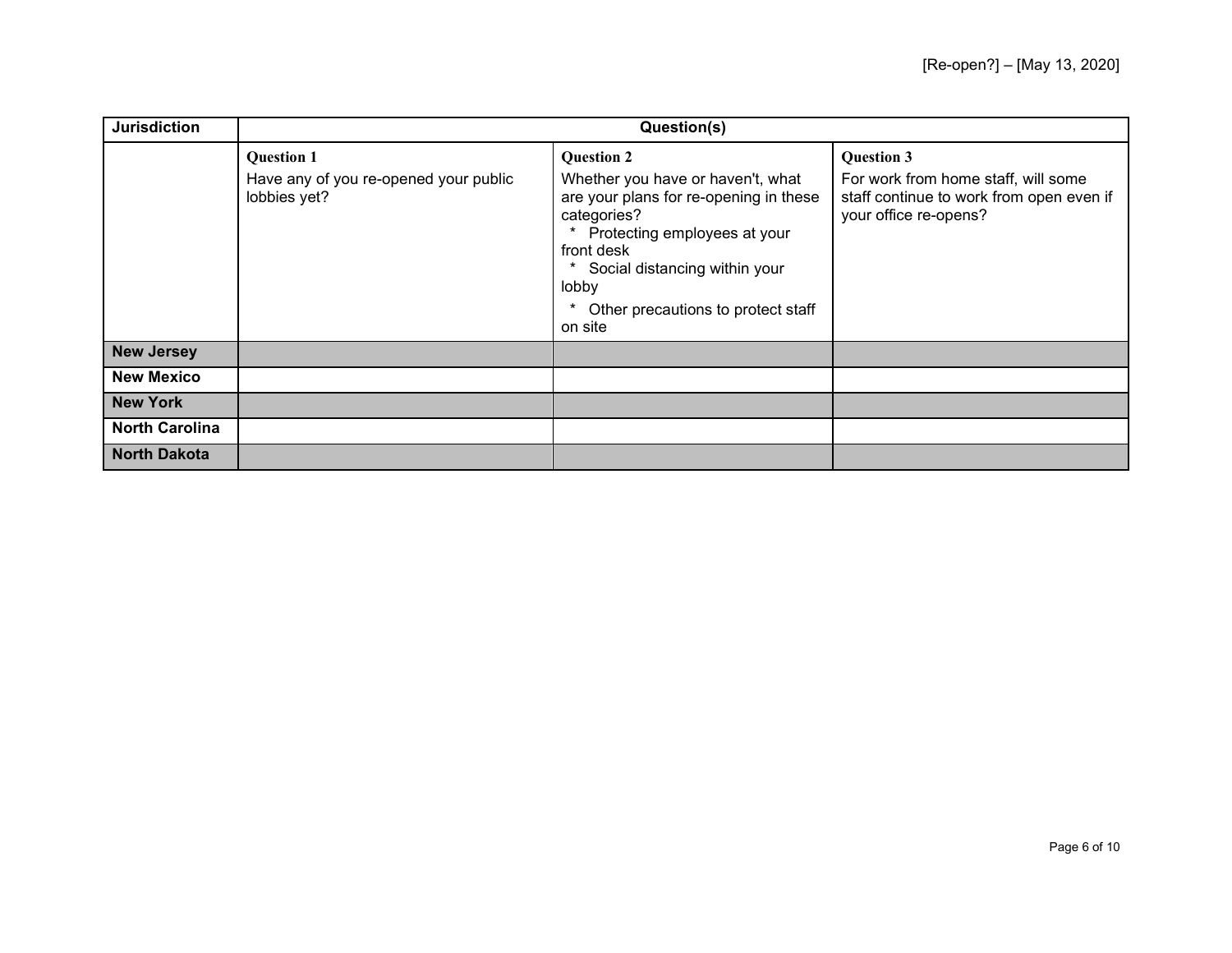| <b>Jurisdiction</b> | Question(s)                                                                                                                                                                                                                                                                                                                                                                                                                                                                                                                                                                                                                                                                                                                                                                                                                                 |                                                                                                                                                                                                                                                                                                                                                                                                                                                                                                                                                                                                                                                                                                                                                                                                                                                                                                                                                                                                                                                                                                                                                                                                                                                                                                                                                                                                                                                                                                                                                                                                                                                                                                                                                                                                        |                                                                                                                                                                                                                                                                                                                                                                                                                                                                                                                                                                                                                                                                                                                                                                                                                                                                                                                                                         |
|---------------------|---------------------------------------------------------------------------------------------------------------------------------------------------------------------------------------------------------------------------------------------------------------------------------------------------------------------------------------------------------------------------------------------------------------------------------------------------------------------------------------------------------------------------------------------------------------------------------------------------------------------------------------------------------------------------------------------------------------------------------------------------------------------------------------------------------------------------------------------|--------------------------------------------------------------------------------------------------------------------------------------------------------------------------------------------------------------------------------------------------------------------------------------------------------------------------------------------------------------------------------------------------------------------------------------------------------------------------------------------------------------------------------------------------------------------------------------------------------------------------------------------------------------------------------------------------------------------------------------------------------------------------------------------------------------------------------------------------------------------------------------------------------------------------------------------------------------------------------------------------------------------------------------------------------------------------------------------------------------------------------------------------------------------------------------------------------------------------------------------------------------------------------------------------------------------------------------------------------------------------------------------------------------------------------------------------------------------------------------------------------------------------------------------------------------------------------------------------------------------------------------------------------------------------------------------------------------------------------------------------------------------------------------------------------|---------------------------------------------------------------------------------------------------------------------------------------------------------------------------------------------------------------------------------------------------------------------------------------------------------------------------------------------------------------------------------------------------------------------------------------------------------------------------------------------------------------------------------------------------------------------------------------------------------------------------------------------------------------------------------------------------------------------------------------------------------------------------------------------------------------------------------------------------------------------------------------------------------------------------------------------------------|
|                     | <b>Question 1</b><br>Have any of you re-opened your public<br>lobbies yet?                                                                                                                                                                                                                                                                                                                                                                                                                                                                                                                                                                                                                                                                                                                                                                  | <b>Question 2</b><br>Whether you have or haven't, what<br>are your plans for re-opening in these<br>categories?<br>* Protecting employees at your<br>front desk<br>Social distancing within your<br>$\ast$<br>lobby<br>$\star$<br>Other precautions to protect staff<br>on site                                                                                                                                                                                                                                                                                                                                                                                                                                                                                                                                                                                                                                                                                                                                                                                                                                                                                                                                                                                                                                                                                                                                                                                                                                                                                                                                                                                                                                                                                                                        | <b>Question 3</b><br>For work from home staff, will some<br>staff continue to work from open even if<br>your office re-opens?                                                                                                                                                                                                                                                                                                                                                                                                                                                                                                                                                                                                                                                                                                                                                                                                                           |
| Ohio                | Ohio has lifted some of the restrictions and<br>we did open our customer service center<br>with limited staffing on May 1st.<br>So far things are going well. The purpose<br>of opening was to assist customers with<br>filings that could not be completed online -<br>prior to opening I had a few employees<br>going into the office once a week to<br>process apostilles/authentications, minister<br>license applications, and summons. We<br>still have the majority of the staff at home<br>processing online business filings. We are<br>not encouraging customers to file business<br>filings in the customer service center, but<br>not refusing them. If we get a business<br>filing on paper, we are scanning it and<br>sending it to an employee to process at<br>home, so it is much quicker for customers<br>to file online. | * Employees must take temperature before<br>coming to work<br>* Employees and customers cannot enter if<br>they are sick or have been exposed to Covid-<br>19 in the last 14 days<br>* We installed a clear shield at the desk to<br>separate customers from staff<br>* We only have 5 employees working in the<br>office and made some moves to the seating<br>arrangement so they are spread out<br>* Removed chairs from the waiting area in the<br>center so customers are not sitting next to each<br>other in what used to be a waiting area<br>* Installed a drop box in the vestibule leading<br>into the center - customers are encouraged to<br>drop off a filing if they can and we will mail the<br>response<br>* Limiting 3 customers into the center at a time<br>* We put social distancing marks on the floor to<br>show customers where to stand<br>* Removed one of our 2 public computers from<br>the lobby - we have an option for people to file<br>online from the lobby, but did not want people<br>next two each other so removed one computer<br>* Bought inexpensive pens so we can provide<br>one to the customer as a one-time use pen for<br>them to keep or discard<br>* Require employees to wear masks and offer a<br>mask to any customer who arrives without one<br>* Hand sanitizer in the vestibule to use before<br>entering, gloves and hand sanitizer next to the<br>public computer in the lobby and hand sanitizer<br>for the customers at the desk.<br>* Gloves, masks, hand sanitizer and cleaning<br>products for staff to use<br>* Frequent cleaning and wiping down counters<br>* Suggesting employees wash their hands<br>frequently - currently we are only getting about<br>10 customers a day so encouraging hand<br>washing after each interaction. | These 5 employees still have laptops<br>from the office at home, so on days we<br>don't need everyone, they have the<br>ability to work from home. The<br>remainder of the office is at home as the<br>Ohio Governor has directed people to<br>work from home when possible, and we<br>are accomplishing the work so we will<br>stay home to keep those in the office<br>safe with fewer people in the office. We<br>have staff at home processing online<br>business filings and helping the staff in<br>the office by handling the paper<br>business filings dropped off - although<br>we have only had a few of those. We<br>are addressing mail that has come into<br>the office even though we are<br>instructing customers not to mail filings.<br>We have 2 employees going to the<br>office twice a week to pick up mail,<br>process at home, and return it to the<br>office. We do not see bringing anyone<br>else to the office anytime soon! |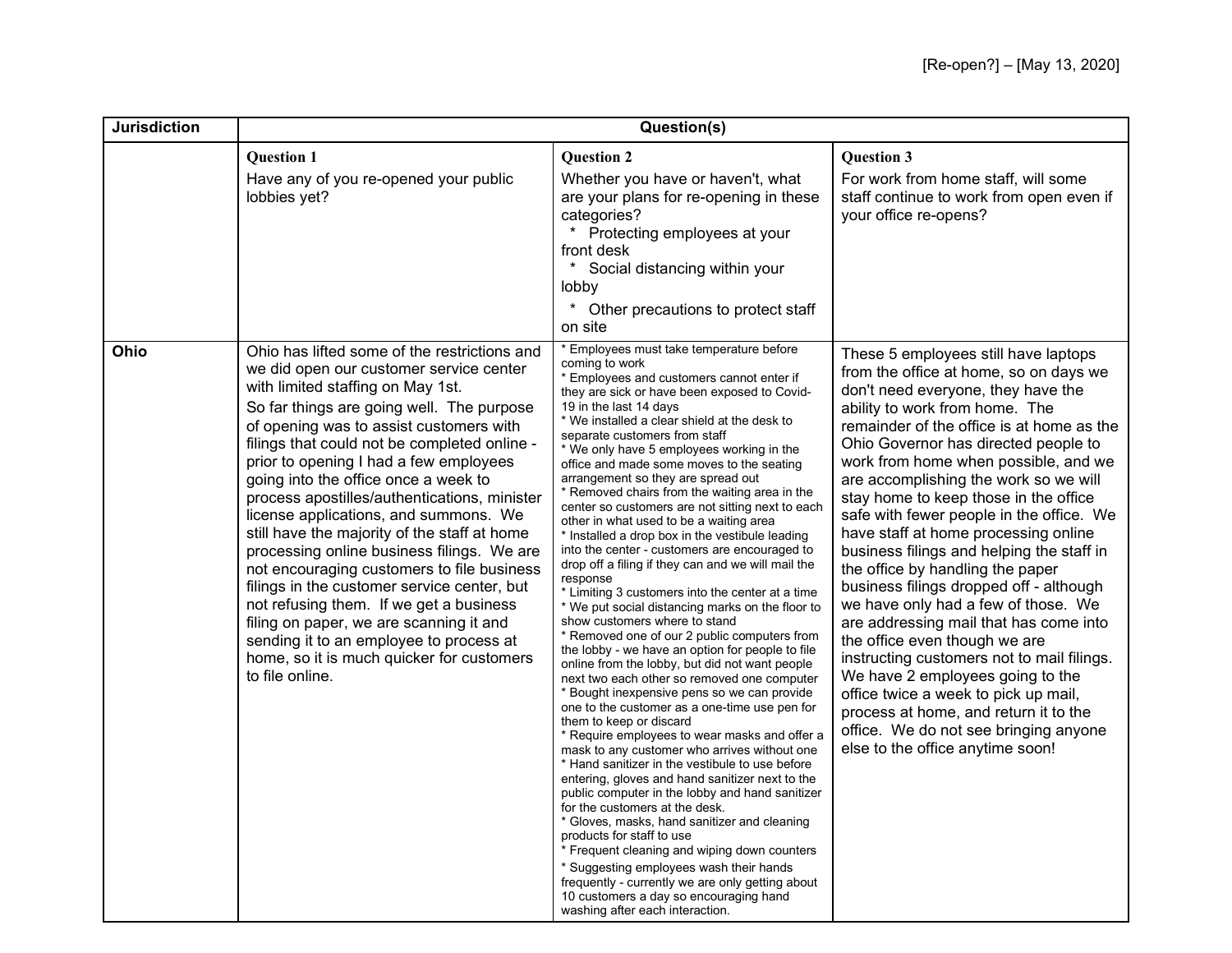| <b>Jurisdiction</b>   | Question(s)                                                                                                       |                                                                                                                                                                                                                                                                                                                                                                                                                                                               |                                                                                                                                                                                                                                                                                                                                                |
|-----------------------|-------------------------------------------------------------------------------------------------------------------|---------------------------------------------------------------------------------------------------------------------------------------------------------------------------------------------------------------------------------------------------------------------------------------------------------------------------------------------------------------------------------------------------------------------------------------------------------------|------------------------------------------------------------------------------------------------------------------------------------------------------------------------------------------------------------------------------------------------------------------------------------------------------------------------------------------------|
|                       | <b>Question 1</b><br>Have any of you re-opened your public<br>lobbies yet?                                        | <b>Question 2</b><br>Whether you have or haven't, what<br>are your plans for re-opening in these<br>categories?<br>Protecting employees at your<br>front desk<br>Social distancing within your<br>lobby<br>$^\star$<br>Other precautions to protect staff<br>on site                                                                                                                                                                                          | <b>Question 3</b><br>For work from home staff, will some<br>staff continue to work from open even if<br>your office re-opens?                                                                                                                                                                                                                  |
| <b>Oklahoma</b>       |                                                                                                                   |                                                                                                                                                                                                                                                                                                                                                                                                                                                               |                                                                                                                                                                                                                                                                                                                                                |
| Oregon                | Oregon has not yet set a date for<br>reopening state agencies that are<br>physically located in the capitol city. | We are permanently installing sneeze<br>guards at our public counter. I've<br>ordered masks, gloves and other PPE<br>for my staff to use when they are<br>working at the counter or are unable<br>to social distance in our back offices.<br>We will require the public to wear a<br>mask in order to be served; and will<br>provide one if they don't have one.<br>The civil rights issue associated with<br>this requirement is an outstanding<br>question. | Based on my conversations today, it<br>appears that we will continue to have<br>the bulk of our employees telecommute<br>for the next several months. However, if<br>I've learned anything during this<br>pandemic, it is that things can change<br>very quickly. So, we're preparing to<br>reopen soon and will just delay<br>implementation. |
| Pennsylvania          |                                                                                                                   |                                                                                                                                                                                                                                                                                                                                                                                                                                                               |                                                                                                                                                                                                                                                                                                                                                |
| <b>Rhode Island</b>   |                                                                                                                   |                                                                                                                                                                                                                                                                                                                                                                                                                                                               |                                                                                                                                                                                                                                                                                                                                                |
| <b>South Carolina</b> |                                                                                                                   |                                                                                                                                                                                                                                                                                                                                                                                                                                                               |                                                                                                                                                                                                                                                                                                                                                |
| <b>South Dakota</b>   |                                                                                                                   |                                                                                                                                                                                                                                                                                                                                                                                                                                                               |                                                                                                                                                                                                                                                                                                                                                |
| <b>Tennessee</b>      |                                                                                                                   |                                                                                                                                                                                                                                                                                                                                                                                                                                                               |                                                                                                                                                                                                                                                                                                                                                |
| Texas                 |                                                                                                                   |                                                                                                                                                                                                                                                                                                                                                                                                                                                               |                                                                                                                                                                                                                                                                                                                                                |
| <b>Utah</b>           |                                                                                                                   |                                                                                                                                                                                                                                                                                                                                                                                                                                                               |                                                                                                                                                                                                                                                                                                                                                |
| <b>Vermont</b>        |                                                                                                                   |                                                                                                                                                                                                                                                                                                                                                                                                                                                               |                                                                                                                                                                                                                                                                                                                                                |
| Virginia              |                                                                                                                   |                                                                                                                                                                                                                                                                                                                                                                                                                                                               |                                                                                                                                                                                                                                                                                                                                                |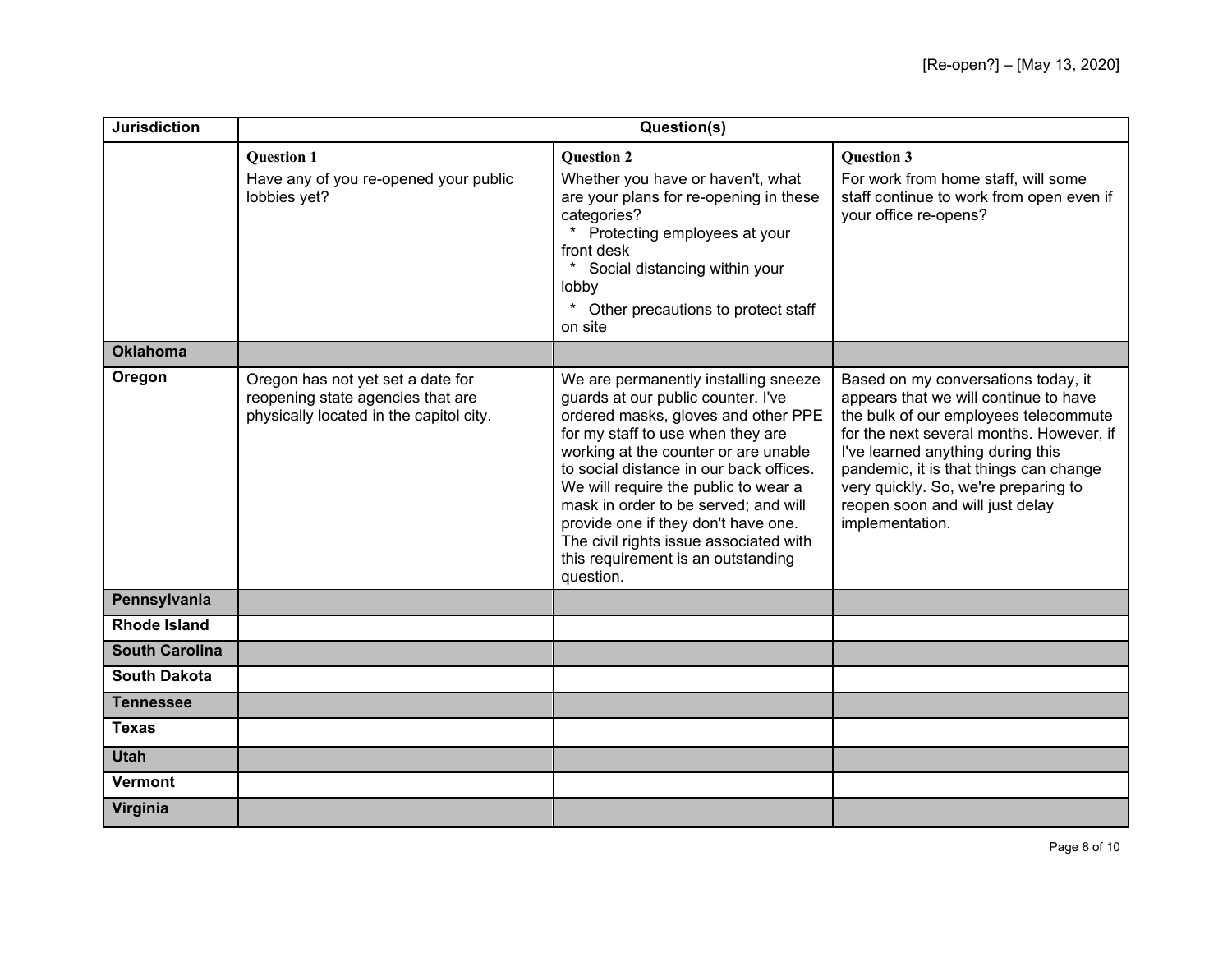| <b>Jurisdiction</b>  | Question(s)                                           |                                                                                                                                                                                                                                     |                                                                                                          |
|----------------------|-------------------------------------------------------|-------------------------------------------------------------------------------------------------------------------------------------------------------------------------------------------------------------------------------------|----------------------------------------------------------------------------------------------------------|
|                      | <b>Question 1</b>                                     | <b>Question 2</b>                                                                                                                                                                                                                   | <b>Question 3</b>                                                                                        |
|                      | Have any of you re-opened your public<br>lobbies yet? | Whether you have or haven't, what<br>are your plans for re-opening in these<br>categories?<br>Protecting employees at your<br>front desk<br>Social distancing within your<br>lobby<br>Other precautions to protect staff<br>on site | For work from home staff, will some<br>staff continue to work from open even if<br>your office re-opens? |
| Washington           |                                                       |                                                                                                                                                                                                                                     |                                                                                                          |
| <b>West Virginia</b> |                                                       |                                                                                                                                                                                                                                     |                                                                                                          |
| Wisconsin            |                                                       |                                                                                                                                                                                                                                     |                                                                                                          |
| Wyoming              |                                                       |                                                                                                                                                                                                                                     |                                                                                                          |

**Additional comments:**

## **Full text of email:**

Greetings from Iowa,

Have any of you re-opened your public lobbies yet?

Whether you have or haven't, what are your plans for re-opening in these categories?

- \* Protecting employees at your front desk<br>\* Social distancing within your lobby
- Social distancing within your lobby
- \* Other precautions to protect staff on site

For work from home staff, will some staff continue to work from open even if your office re-opens?

I can't answer these questions for Iowa today... but will soon. Our Gov is re-opening our state and state office buildings Monday.

Kyle